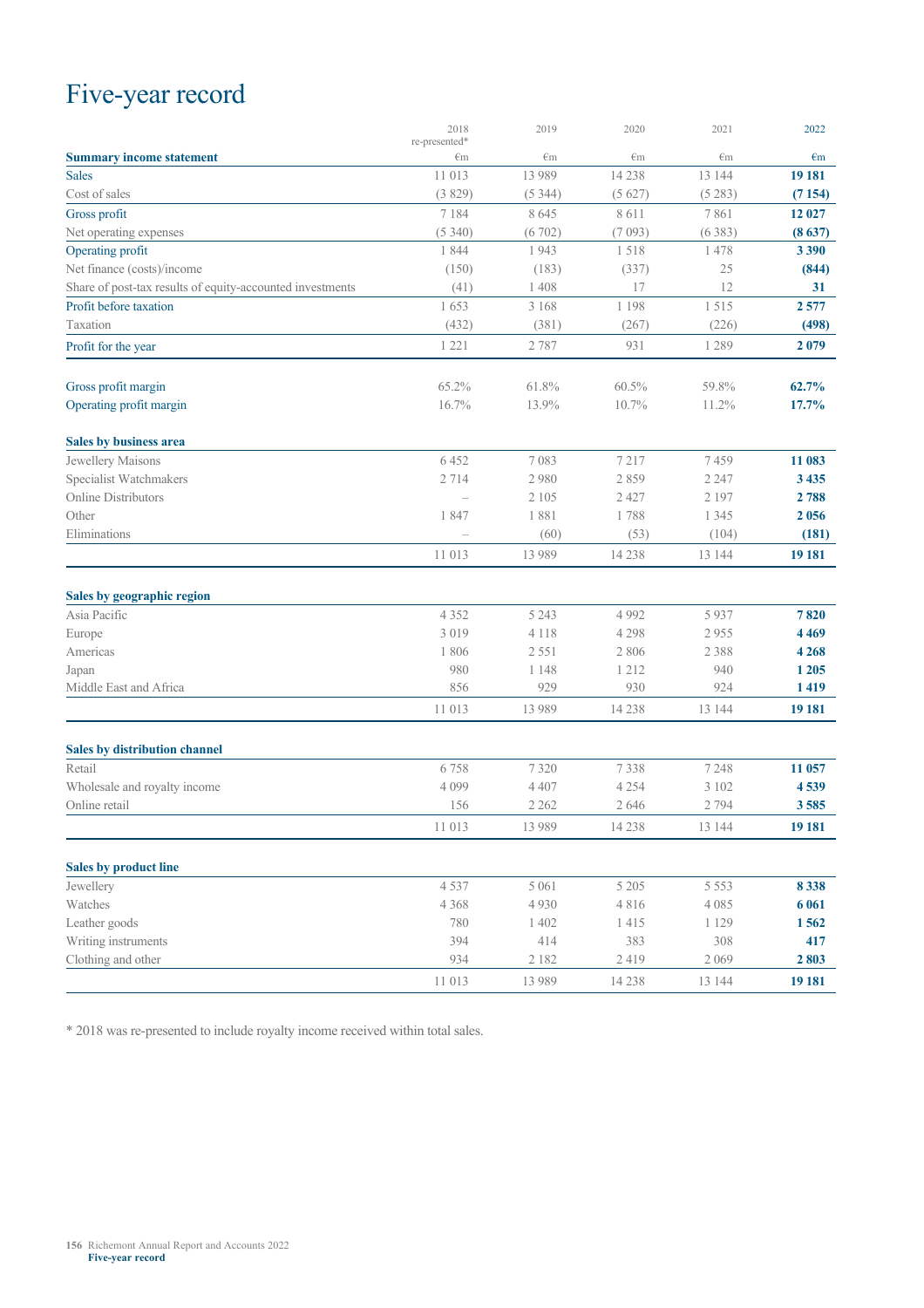|                                                          | 2018                     | 2019                | 2020            | 2021                 | 2022              |
|----------------------------------------------------------|--------------------------|---------------------|-----------------|----------------------|-------------------|
| <b>Operating results</b>                                 | $\epsilon$ m             | re-presented*<br>€m | $\epsilon$ m    | re-presented**<br>€m | $\epsilon$ m      |
| Jewellery Maisons                                        | 1926                     | 2 2 2 9             | 2077            | 2 3 0 9              | 3799              |
| Specialist Watchmakers                                   | 262                      | 381                 | 304             | 132                  | 593               |
| <b>Online Distributors</b>                               | $\overline{\phantom{a}}$ | (99)                | (241)           | (223)                | (210)             |
| Other                                                    | (65)                     | (95)                | (141)           | (214)                | (47)              |
| Operating contribution                                   | 2 1 2 3                  | 2416                | 1999            | 2 0 0 4              | 4 1 3 5           |
| Elimination of internal transactions                     |                          | $\overline{2}$      | (2)             | (6)                  | (6)               |
| Impact of valuation adjustments on acquisition           | $\overline{\phantom{a}}$ | (173)               | (196)           | (197)                | (173)             |
| Unallocated corporate costs                              | (279)                    | (302)               | (283)           | (323)                | (566)             |
| Operating profit                                         | 1844                     | 1943                | 1518            | 1478                 | 3 3 9 0           |
| <b>Free cash flow</b>                                    | 2018                     | 2019                | 2020            | 2021                 | 2022              |
| Operating profit                                         | 1844                     | 1943                | 1518            | 1478                 | 3 3 9 0           |
| Depreciation, amortisation and other non-cash items      | 645                      | 918                 | 1606            | 1 5 5 4              | 1703              |
| Lease-related payments                                   |                          |                     | (660)           | (626)                | (696)             |
| Changes in working capital                               | 234                      | (530)               | (327)           | 529                  | 81                |
| Other operating activities                               | 7                        | 1                   | 18              | (30)                 | (38)              |
| Taxation paid                                            | (346)                    | (306)               | (373)           | (248)                | (434)             |
| Net acquisition of non-current assets                    | (1294)                   | (880)               | (758)           | (867)                | (999)             |
| Free cash flow                                           | 1 0 9 0                  | 1 1 4 6             | 1 0 2 4         | 1790                 | 3 0 0 7           |
| <b>Net cash</b>                                          | 2018                     | 2019                | 2020            | 2021                 | 2022              |
| Cash at bank and on hand                                 | 8 4 0 1                  | 5 0 6 0             | 4 4 6 2         | 7877                 | 9877              |
| Investments in externally managed and money market funds | 5 0 5 7                  | 4 5 2 8             | 4 3 6 2         | 5 5 5 0              | 6 6 3 2           |
| Borrowings                                               | (4292)                   | (4347)              | (3952)          | (5937)               | (5949)            |
| Bank overdrafts                                          | (3897)                   | (2713)              | (2.477)         | (4097)               | (5309)            |
|                                                          | 5 2 6 9                  | 2 5 2 8             | 2 3 9 5         | 3 3 9 3              | 5 2 5 1           |
|                                                          |                          |                     |                 |                      |                   |
| Per share information (IFRS)                             | 2018                     | 2019                | 2020            | 2021                 | 2022              |
| Diluted earnings per share                               | € 2.158                  | €4.927              | € 1.646         | € 2.296              | € 3.611           |
| Headline earnings per share                              | € 2.373                  | €2.600              | € 1.742         | € 2.328              | € 3.762           |
|                                                          | 2018                     | 2019                | 2020            | 2021                 | 2022              |
| Ordinary dividend per share                              | <b>CHF 1.90</b>          | CHF 2.00            | <b>CHF 1.00</b> | CHF 2.00             | <b>CHF 2.25</b>   |
| Special dividend per share                               |                          |                     |                 |                      | <b>CHF 1.00</b>   |
| Closing market price:                                    |                          |                     |                 |                      |                   |
| Highest price                                            | CHF 92.25                | CHF 99.02           | CHF 87.12       | CHF 92.58            | <b>CHF 144.75</b> |
| Lowest price                                             | CHF 77.50                | CHF 60.92           | CHF 49.40       | CHF 49.96            | <b>CHF 92.10</b>  |
| <b>Exchange rates</b>                                    | 2018                     | 2019                | 2020            | 2021                 | 2022              |
| Average rates                                            |                          |                     |                 |                      |                   |
| $\epsilon$ : CHF                                         | 1.1354                   | 1.1463              | 1.0962          | 1.0759               | 1.0675            |
| $\in$ : CNY                                              | 7.7446                   | 7.7654              | 7.7379          | 7.8987               | 7.4599            |
| $\in$ : JPY                                              | 129.66                   | 128.34              | 120.81          | 123.68               | 130.50            |
| $\in$ : US\$                                             | 1.1705                   | 1.1578              | 1.1112          | 1.1667               | 1.1624            |
|                                                          |                          |                     |                 |                      |                   |
| <b>Average number of employees</b>                       | 2018                     | 2019                | 2020            | 2021                 | 2022              |
| Switzerland                                              | 8 2 1 4                  | 8 4 3 4             | 7867            | 7882                 | 7974              |
| Rest of the world                                        | 20 5 26                  | 27 20 6             | 26 861          | 26 878               | 27879             |
|                                                          | 28 740                   | 35 640              | 34 728          | 34 760               | 35853             |

\* 2019 is re-presented to show the impact of valuation adjustments on acquisition separately.

\*\* 2021 is re-presented as costs previously included with Other have been reclassified to unallocated corporate costs.